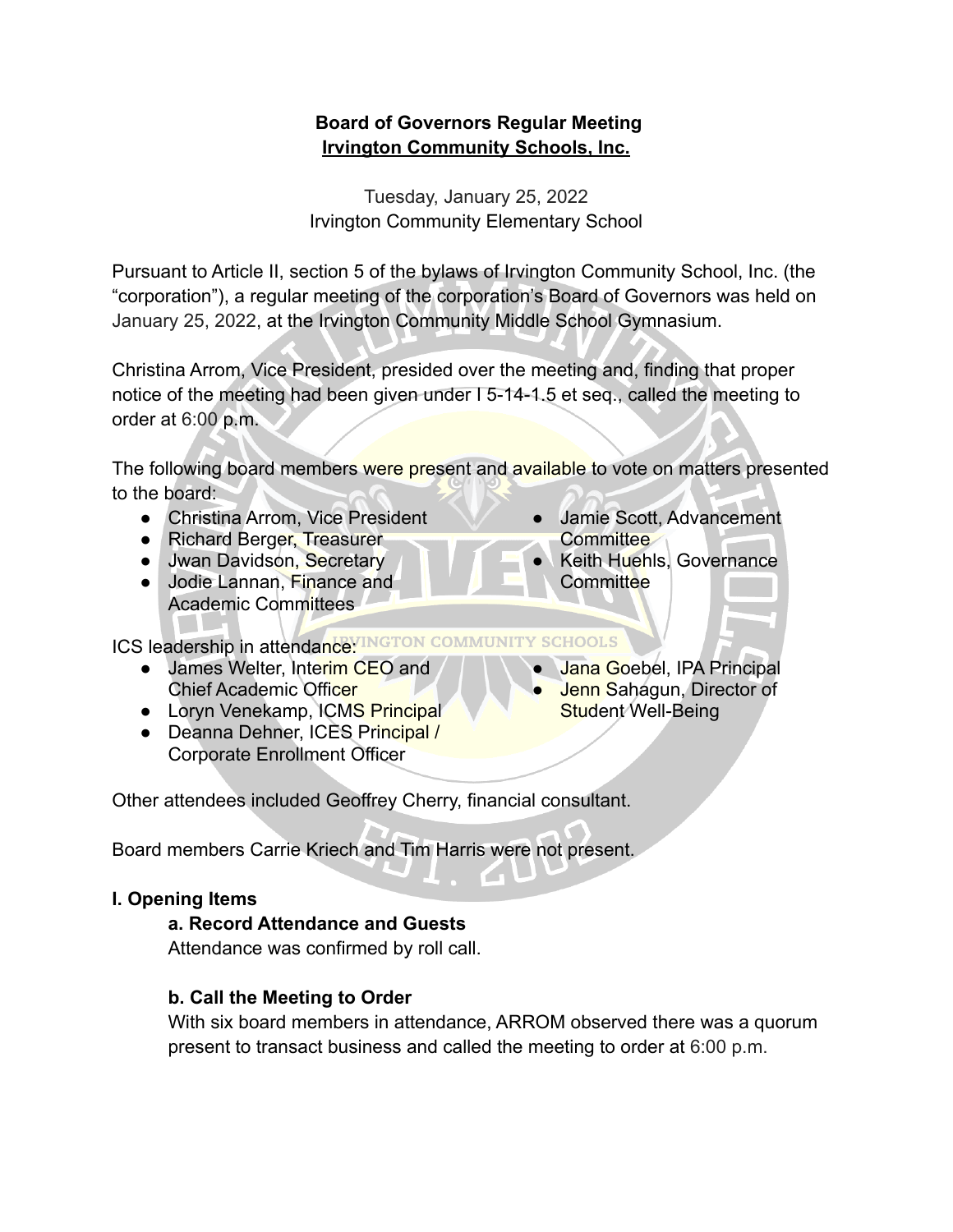#### **c. Review and Approve November Meeting Minutes –** *Vote*

Meeting minutes from the November 16, 2021, Regular Board Meeting were presented and approved. Motion to approve the minutes entered by LANNAN , and second to motion was BERGER. The motion was carried.

#### **II. Soaring Raven**

LANNAN explained how and why the soaring Raven Award was developed.LANNAN then read the nomination and presented the award to each student that was being recognized.

a. PreK-2nd Grade - Amy Boekankamp - nominated by teacher: Whitney Torry b. 3rd-5th Grade - Jaymee Myers - nominated by teacher Ms Jen Meier c. 6th-8th Grade - Connor Akers - nominated by teacher: Ms. Jeni Smith d. 9th-12th Grade - Lilly Centers - nominated by teacher Mr. Anderton and Ms. Kelley

# **III. Interim CEO Report**

#### **A. CFO Search Update**

WELTER reported that we have two CFO candidates and they will be interviewed Tuesday, February 1. OMMUNITY SCHOOLS

# **B. Intermittent eLearning update**

WELTER reported to the board the need for e-learning the previous week. Explaining that due to increased absences of staff, it wouldn't be a safe learning environment for our students.

#### **C. 3rd Quarter Masking Recommendation -** *Vote*

ARROM presented a second quarter masking policy. WELTER confirmed the masking policy. SCOTT motioned to keep COVID-19 safety precautions in place, and BERGER seconded the motion. The motion was carried.

# **IV. Board Chair Report**

# A. **CEO Search Update**

LANNAN reported that we had 27 individuals apply for the role and that 10 individuals were interviewed after completing the phone screens. LANNAN explained that the committee would be interviewing 8 external candidates and 2 internal candidates. LANNAN reported that the search committee did virtual interviews and that there would be a second round of virtual interviews to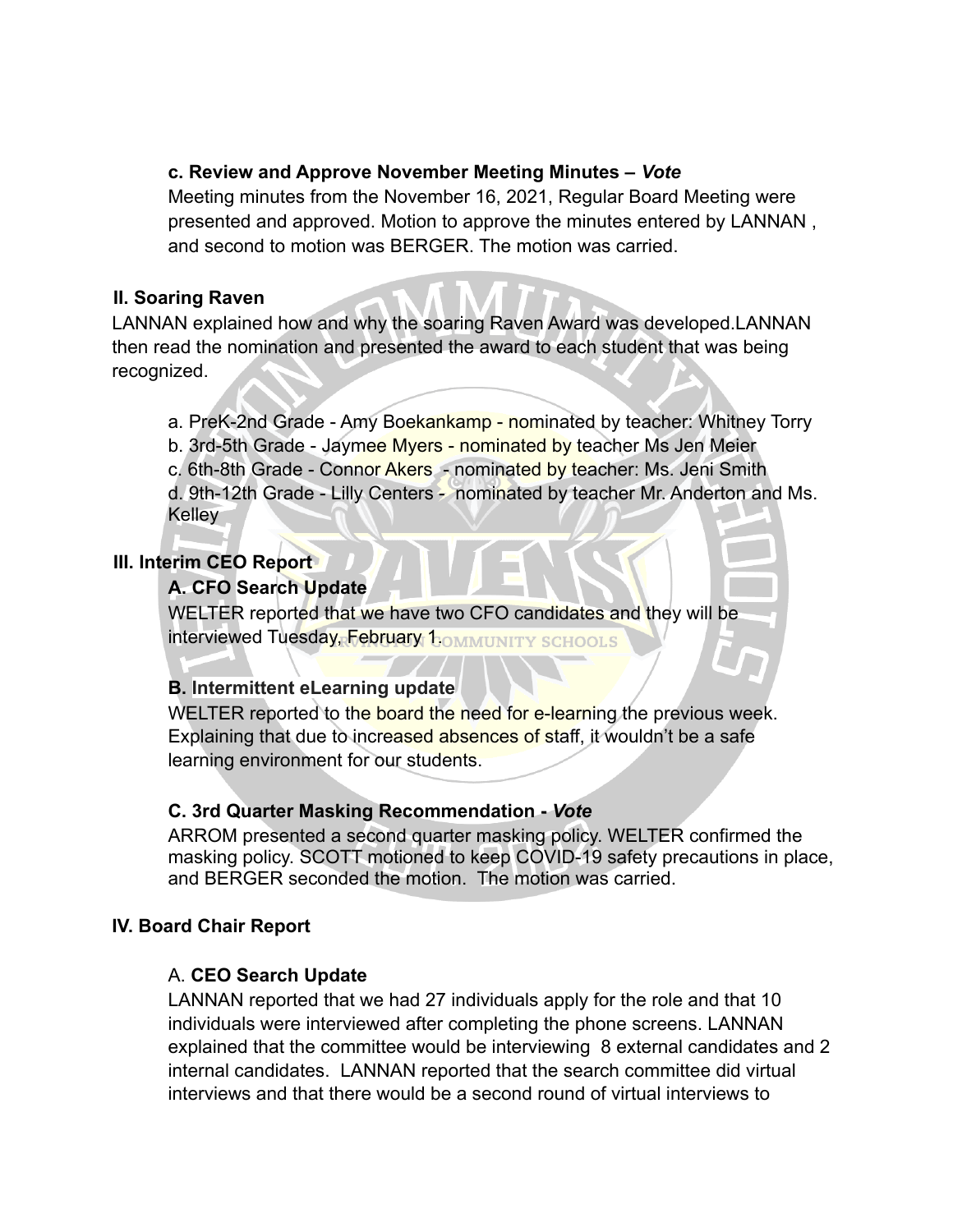narrow the candidates down to 2 candidates. LANNAN reported that those two candidates would be identified and presented in a town hall meeting.LANNAN also reported that there should be a job offer made by spring break.

#### **V. Financial Report**

#### **A. December Financials**

CHERRY reported that we have 106 days of cash and 400,000+ in grants. Cherry also reported accounts payable higher than expected due to last min invoices. CHERRY explained the change in reporting was needed to bring more clarity and understanding of our current finances. CHERRY reported on the Summer School payroll budget and that ICS enrollment is down but we are in good standings with OEI. LANNAN inquired about the discrepancy in the payroll budget. ARROM inquired when the info would be corrected and presented.

# **B. Audit**

CHERRY reported that he requested an extension due to findings. CHERRY reported there was an issue with presenting documents on food services, due to CHERRY not overseeing our finances during the time in question.

# **VI. Committee Reports**

# **A. Advancement Committee Report**

# **I. Board Member Giving**

SCOTT reminded the board of the expectations of giving.

#### **II. Spring Fundraising**

SCOTT reported that we will be continuing the flower sale this year and that this year's golf outing will be at Top Golf.

# **B. Academic Committee Report**

# **I. February board meeting**

LANNAN reported on finalizing the Soaring Ravens, updating the scorecard and the upcoming presentation from Jenn Sahagon on restorative practices.

# **C. Finance Committee Report (RB) 3 min.**

#### **I. Statement of Purpose -** *Vote*

BERGER presented the Finance Committee's statement of Purpose. SCOTT motioned to accept the statement, and LANNAN seconded the motion. The motion was carried.

# **II. Orbital Consulting Agreement**

BERGER reported that there is an agreement in place.